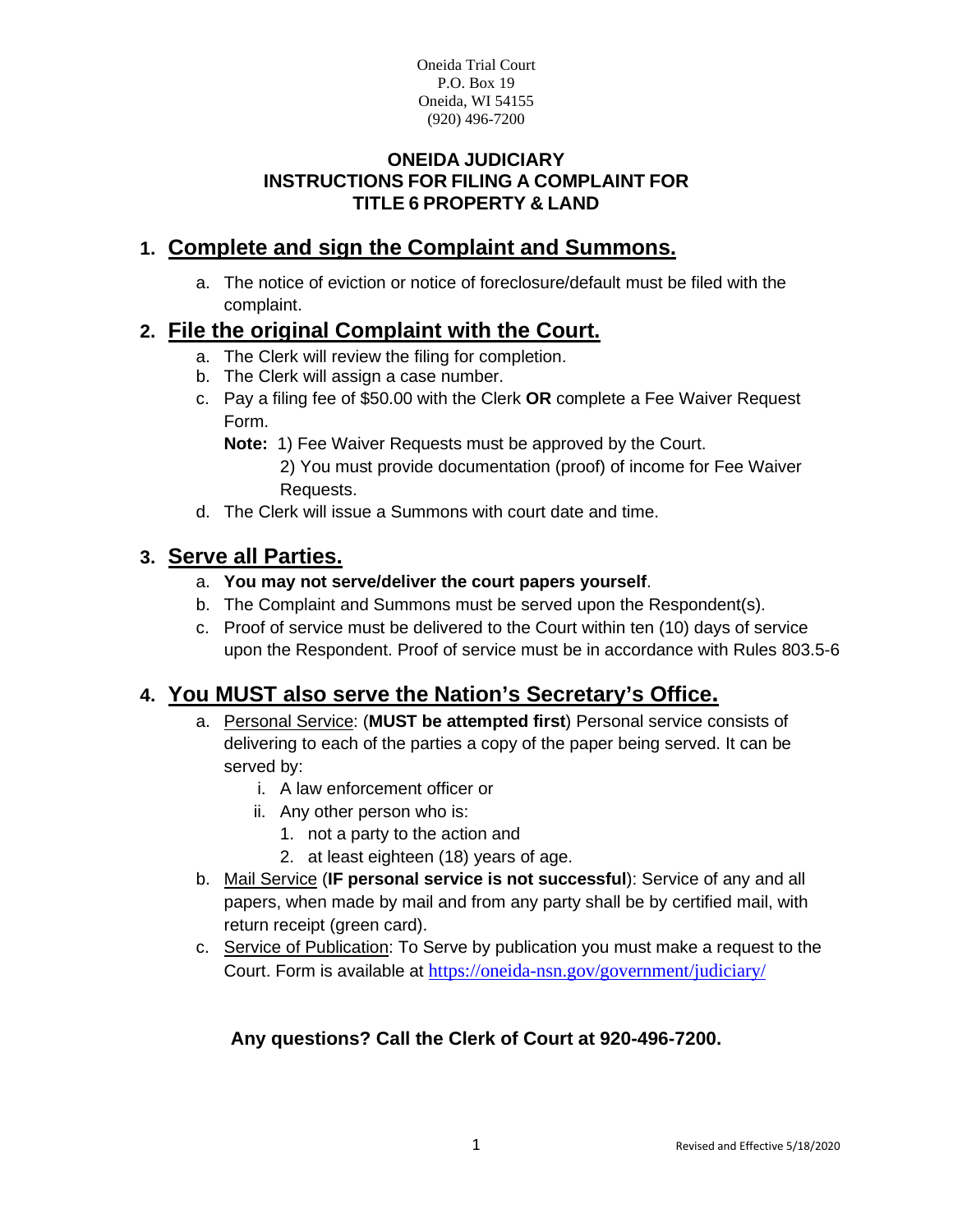## **ONEIDA JUDICIARY – TRIAL COURT TITLE 6 PROPERTY & LAND COMPLAINT**

**Case No**. \_\_\_\_\_\_\_\_\_\_\_\_\_\_\_\_\_\_

**Please check appropriate box for type of case:**

| $\Box$ Real Property        | 601 | $\Box$ Landlord-Tenant      | 611 |
|-----------------------------|-----|-----------------------------|-----|
| $\Box$ Leasing              | 602 | $\Box$ Mortgage/Foreclosure | 612 |
| $\Box$ Eviction/Termination | 610 |                             |     |

**Petitioner**:  $\Box$  Check this box if more than one Petitioner, attach below information on a separate sheet.

| Enter the name,<br>address and<br>daytime phone<br>number of the | First name                                                                      | Middle name  |                                           |              | Last name            | (Maiden name) |
|------------------------------------------------------------------|---------------------------------------------------------------------------------|--------------|-------------------------------------------|--------------|----------------------|---------------|
| person filing<br>the Petition.<br>(You are the                   | <b>Current Mailing Address</b>                                                  |              |                                           |              |                      |               |
| Petitioner).                                                     | City                                                                            | <b>State</b> | Zip                                       |              | Daytime Phone Number |               |
|                                                                  | Petitioner's Date of Birth                                                      |              | IF represented, attorney or advocate name |              |                      |               |
|                                                                  | Attorney or advocate mailing address                                            |              | City                                      | <b>State</b> | Zip                  | Phone Number  |
|                                                                  | Is attorney or advocate approved to practice at the Oneida Judiciary? Yes or No |              |                                           |              |                      | Unknown       |

Respondent:  $\Box$  Check this box if more than one Respondent, attach below information on a separate Sheet.

| Enter the<br>name, address,           | Respondent (Oneida Nation Entity or Department) |       |     | Oneida Nation Program (if applicable) |  |
|---------------------------------------|-------------------------------------------------|-------|-----|---------------------------------------|--|
| and daytime<br>phone number<br>of the | <b>Current Mailing Address</b>                  |       |     |                                       |  |
| Respondent.                           | City                                            | State | Zip | Daytime Phone Number                  |  |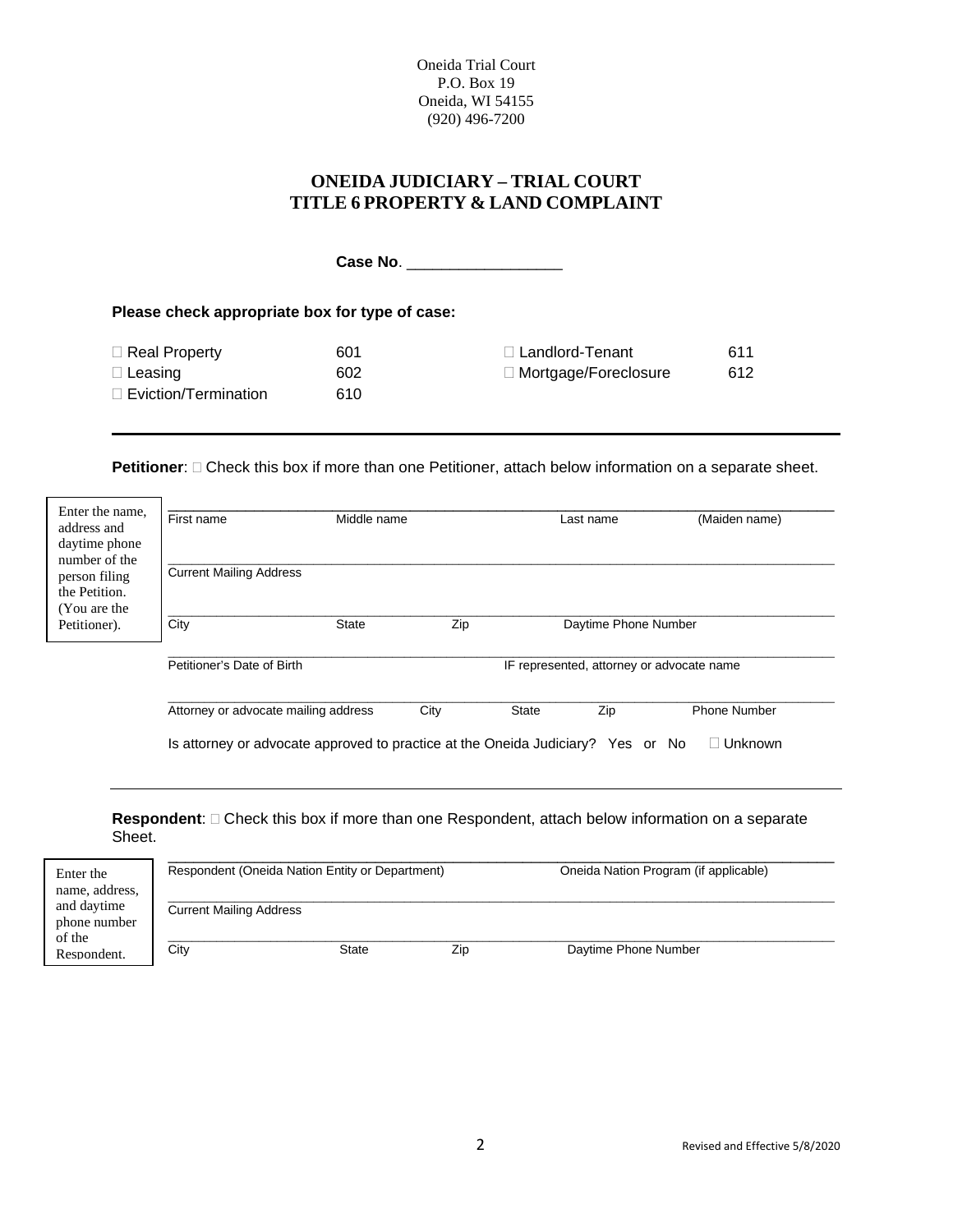## **COMPLAINT**

1. Please state what specific section of a Tribal law(s), regulation(s), policies, or ordinances were not followed by the Respondent:

| Please list<br>the Law and<br>section that<br>was violated. | SEE ATTACHED.                                                                                                                                                               |
|-------------------------------------------------------------|-----------------------------------------------------------------------------------------------------------------------------------------------------------------------------|
|                                                             | 2. For evictions, why were you evicted?                                                                                                                                     |
| Please<br>check all<br>that apply.                          | $\Box$ Failure to pay rent.<br>□ Waste or Contract Breach other than Rent Payment.<br>□ Violation of any other terms of the contract.<br>Please specify the violation: ____ |
|                                                             | $\Box$ Violating a law, rule or nuisance.<br>(a) what law or rule is alleged to have been violated or nuisance act alleged to have<br>been committed?                       |

\*\*If timely filed, there is an automatic stay on evictions, for violating a law, rule or nuisance, pending the determination of the Oneida Judiciary.

\_\_\_\_\_\_\_\_\_\_\_\_\_\_\_\_\_\_\_\_\_\_\_\_\_\_\_\_\_\_\_\_\_\_\_\_\_\_\_\_\_\_\_\_\_\_\_\_\_\_\_\_\_\_\_\_\_\_\_\_\_\_\_\_\_\_\_\_\_\_\_ \_\_\_\_\_\_\_\_\_\_\_\_\_\_\_\_\_\_\_\_\_\_\_\_\_\_\_\_\_\_\_\_\_\_\_\_\_\_\_\_\_\_\_\_\_\_\_\_\_\_\_\_\_\_\_\_\_\_\_\_\_\_\_\_\_\_\_\_\_\_\_

3. For foreclosures, why were you foreclosed upon?

Please check all that apply.  $\Box$  Failure to comply with the payment terms of a mortgage. □ Failure to comply with an agreement to cure default. □ Other reason, please specify:

#### 4. Please list the specific relief sought from the Respondent(s):

| Explain how you<br>were harmed and |                         |
|------------------------------------|-------------------------|
| describe your                      |                         |
| damages in<br>detail. What do      |                         |
| you want from<br>the Respondent?   | $\square$ SEE ATTACHED. |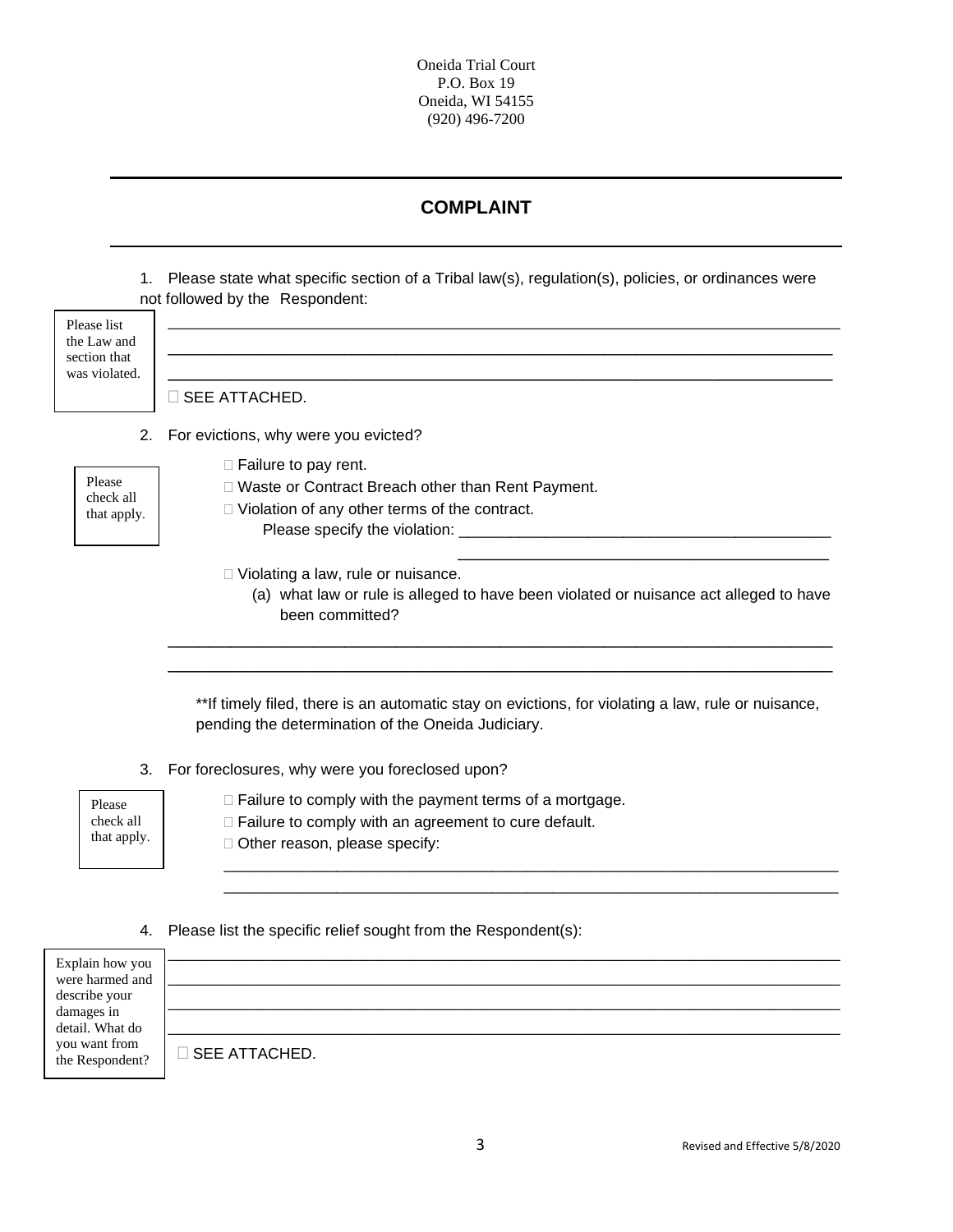5. Have the locks been changed at your residence?

□ Yes □ No

If yes, when \_\_\_\_\_\_\_\_\_\_\_\_\_\_\_\_\_\_\_

6. Please list all persons that make up your household:

| List                     |  |
|--------------------------|--|
|                          |  |
| everyone<br>who lives in |  |
|                          |  |
| the home.                |  |
|                          |  |
|                          |  |

| Dated this | . . |  |
|------------|-----|--|
|------------|-----|--|

BY: Petitioner or Petitioner's Attorney/Advocate

\_\_\_\_\_\_\_\_\_\_\_\_\_\_\_\_\_\_\_\_\_\_\_\_\_\_\_\_\_\_\_\_\_\_\_\_

\_\_\_\_\_\_\_\_\_\_\_\_\_\_\_\_\_\_\_\_\_\_\_\_\_\_\_\_\_\_\_\_\_\_\_\_

**\_\_\_\_\_\_\_\_\_\_\_\_\_\_\_\_\_\_\_\_\_\_\_\_\_\_\_\_\_\_\_\_\_\_\_\_**

**Signature**

**Printed**

**Phone #**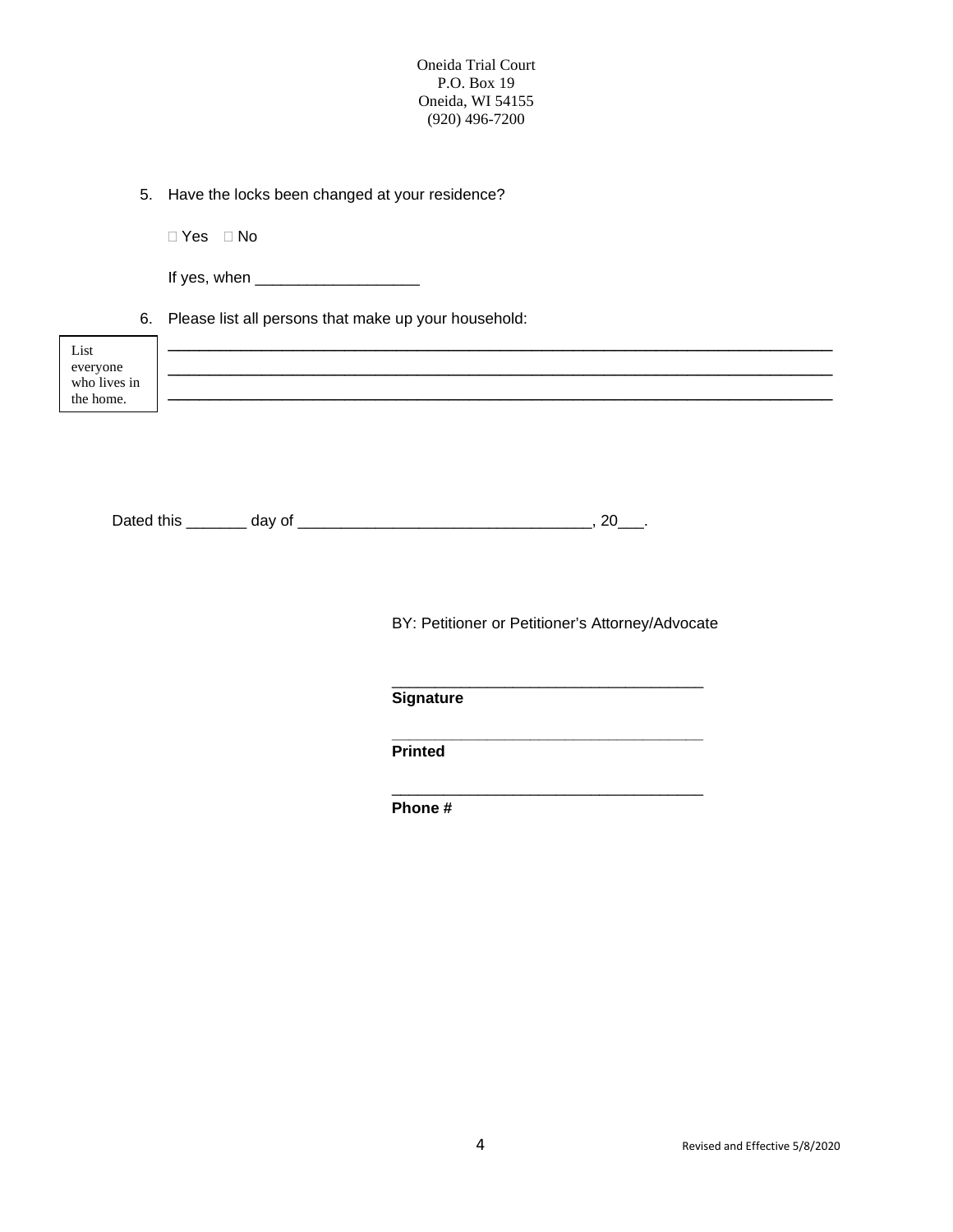### **ONEIDA JUDICIARY TRIAL COURT \_\_\_\_\_\_\_\_\_\_\_\_\_\_\_\_\_\_\_\_\_\_\_\_\_\_\_\_\_\_\_\_\_\_\_\_\_\_\_\_\_\_\_\_\_\_\_\_\_\_\_\_\_\_\_\_\_\_\_\_\_\_\_\_\_\_\_\_\_\_\_\_\_\_\_\_\_\_\_\_\_\_\_\_\_**

**\_\_\_\_\_\_\_\_\_\_\_\_\_\_\_\_\_\_\_\_\_\_\_\_\_\_\_\_\_\_\_\_\_\_\_\_\_\_\_\_\_\_\_\_\_\_\_\_\_\_\_\_\_\_\_\_\_\_\_\_\_\_\_\_\_\_\_\_\_\_\_\_\_\_\_\_\_\_**

**Petitioner(s)**

**v.**

**Case No: \_\_\_\_\_\_\_\_\_\_\_\_\_\_\_\_\_\_\_\_\_\_\_**

**\_\_\_\_\_\_\_\_\_\_\_\_\_\_\_\_\_\_\_\_\_\_\_\_\_\_\_\_\_\_\_\_\_\_\_, Respondent(s)**

## **SUMMONS \_\_\_\_\_\_\_\_\_\_\_\_\_\_\_\_\_\_\_\_\_\_\_\_\_\_\_\_\_\_\_\_\_\_\_\_\_\_\_\_\_\_\_\_\_\_\_\_\_\_\_\_\_\_\_\_\_\_\_\_\_\_\_\_\_\_\_\_\_\_\_\_\_\_\_\_\_\_**

**\_\_\_\_\_\_\_\_\_\_\_\_\_\_\_\_\_\_\_\_\_\_\_\_\_\_\_\_\_\_\_\_\_\_\_\_\_\_\_\_\_\_\_\_\_\_\_\_\_\_\_\_\_\_\_\_\_\_\_\_\_\_\_\_\_\_\_\_\_\_\_\_\_\_\_\_\_\_\_\_\_\_\_\_\_**

**To the person named above as Respondent:**

**\_\_\_\_\_\_\_\_\_\_\_\_\_\_\_\_\_\_\_\_\_\_\_\_\_\_\_\_\_\_\_\_\_\_\_,** 

Complaint was filed and is attached to this summons.

#### **You are summoned to appear for hearing before the court on:**

**Date:** \_\_\_\_\_\_\_\_\_\_\_\_\_\_\_\_\_\_\_\_\_\_\_\_\_\_\_\_\_\_

**Time:** \_\_\_\_\_\_\_\_\_\_\_\_\_\_\_\_\_\_\_\_\_\_\_\_\_\_\_\_\_

**Location:** 2630 W. Mason Street, Green Bay, WI 54303

A failure to appear and defend may result in a default judgment against the Respondent for the relief demanded in the Complaint.

## **BY THE CLERK:**

**\_\_\_\_\_\_\_\_\_\_\_\_\_\_\_\_\_\_\_\_\_\_\_\_\_\_\_\_\_\_** Signature (Clerk)

\_\_\_\_\_\_\_\_\_\_\_\_\_\_\_\_\_\_\_\_\_\_\_\_\_\_\_\_\_\_ Date